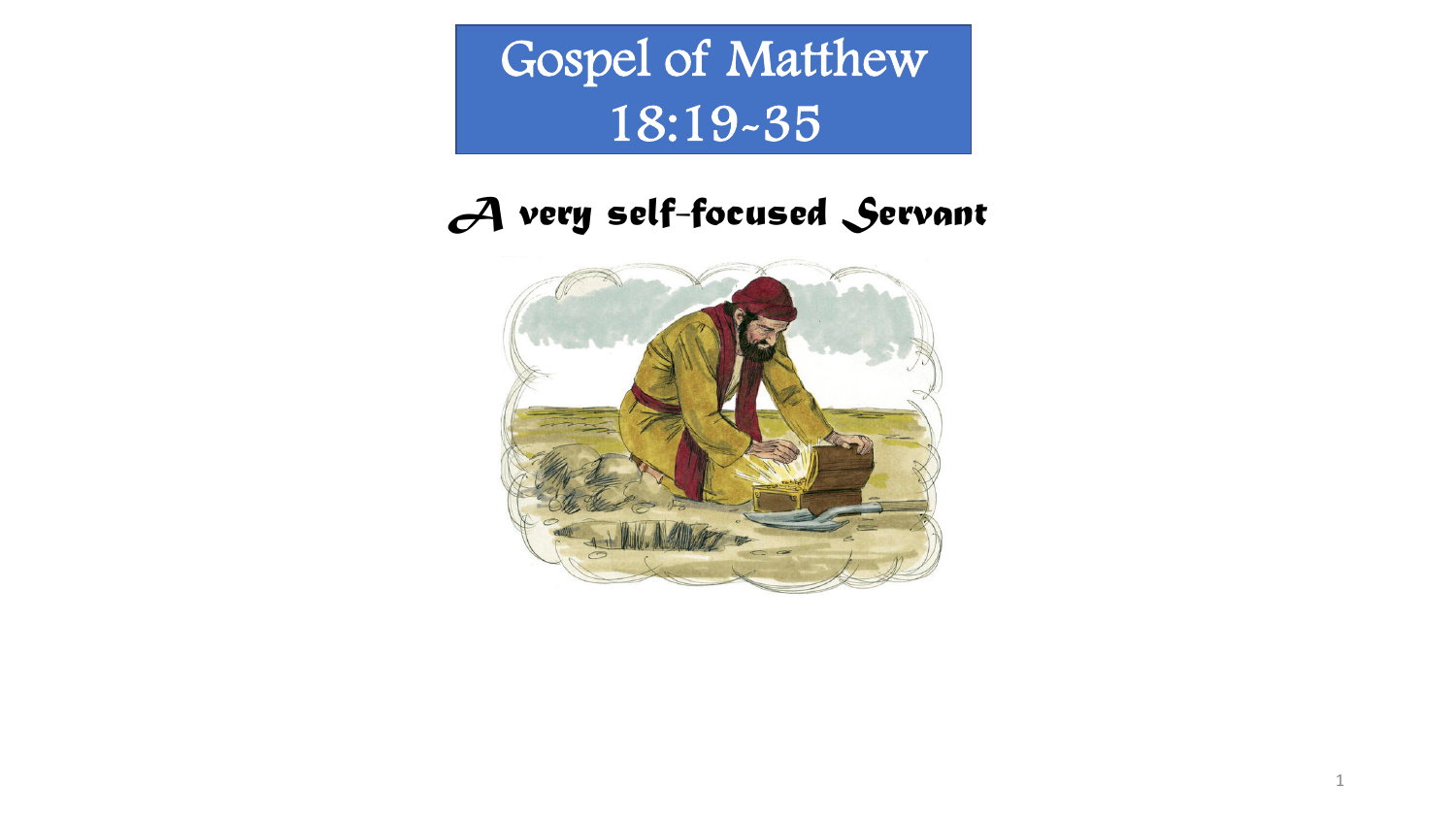**Vs. 19**- I must address this short bit of text before moving on to the parable of the unmerciful servant. It is important to note that this brief passage assures us that we can assume that God is attentive to our

earthly needs, our requests, our activities - both good *and* ill-conceived. He is not disengaged from His people, but interested and active in our lives, especially for the sake of His purposes. We tend to know this intuitively, and we *think* we want Him involved in the big decisions of our lives. But since we humans seem to excel in putting words in God's mouth that favor what we want to do, Jesus gives us a formula for actually determining the Lord's will. I think we can call it the "**formula of agreement**". For far too long Christians have practiced a formula whereby we make our *difficult* or *complicated* decisions, or decisions that are a real **gambl**e, solely between ourselves and God. Sometimes we really do struggle



with determining what is the right thing to do, but most of the time we are already leaning in one direction or another. Then we go to God with it - and almost inevitably we conclude that God agrees with us. But the truth is that we had already determined what we were going to do before we took it to the Lord. Since the Lord rarely speaks audibly, it is pretty easy for us to imagine that He agrees with our point of view! So Jesus adds one element to the decision-making formula – an element that is a foreign and actually, unwelcome, addition to the process. He indicates that at least one other person should be involved – and it goes without saying that that person or persons should be someone that is impartial, that is wise, and that cares about us, and that truly desires that the Lord's will needs to be determined, and will tell you the truth about what they have determined!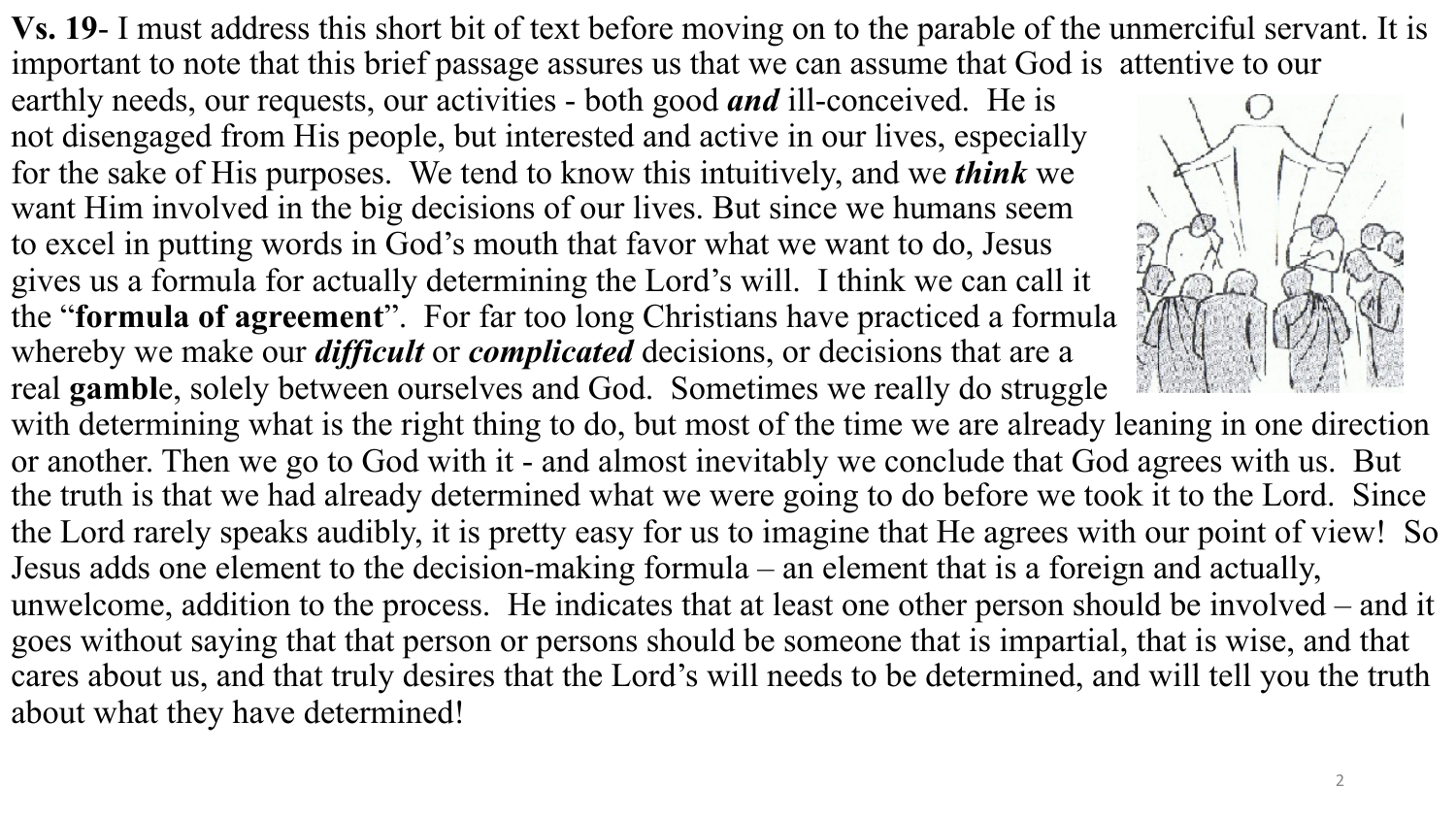He is witness to all our comings and goings, to the things done in the open and the things intended for secrecy! He is the one in the middle of our lives, our comings and goings, our gatherings. So that,.. Jesus can confirm that where two or three are gathered in His Name, He is there in a special way. He is there when we are alone, and He is there when we are with someone. He is especially there where two or three (or more) are in agreement! He is Yahweh – The LORD – "The One Who Will Be With You"! He is the personally-involved God – in charge of spaces as big as the universe, yet has chosen to concentrate His focus in this realm upon the tiny people of a tiny earth – starting with you and I. But He is not focused on us so that it is okay if we are focused on ourselves – no – not at all. In fact the opposite! He is focused on us – forgiving and and lavishing mercy and love upon us with a generosity we do not deserve, *so that*

we, in turn, can lavish mercy and love upon other people, so that we can earn the right introduce them to their Creator and bring them into His embrace!

That actually leads into the next section where a master of an ancient Middle Eastern estate shows mercy to one of His servants who owes Him a lot of money. The servant in turn shows no mercy to someone who owes him money and is actually very cruel to that person! It is a shameful thing he does! He is found out, given a good dressing down, and severely punished! But it don't think<br>that this passage is as much about cruelty and unforgiveness as much as it is about the selfblindness of the self-absorbed. We have a very good word for it in the English language. It is called "**narcissism**".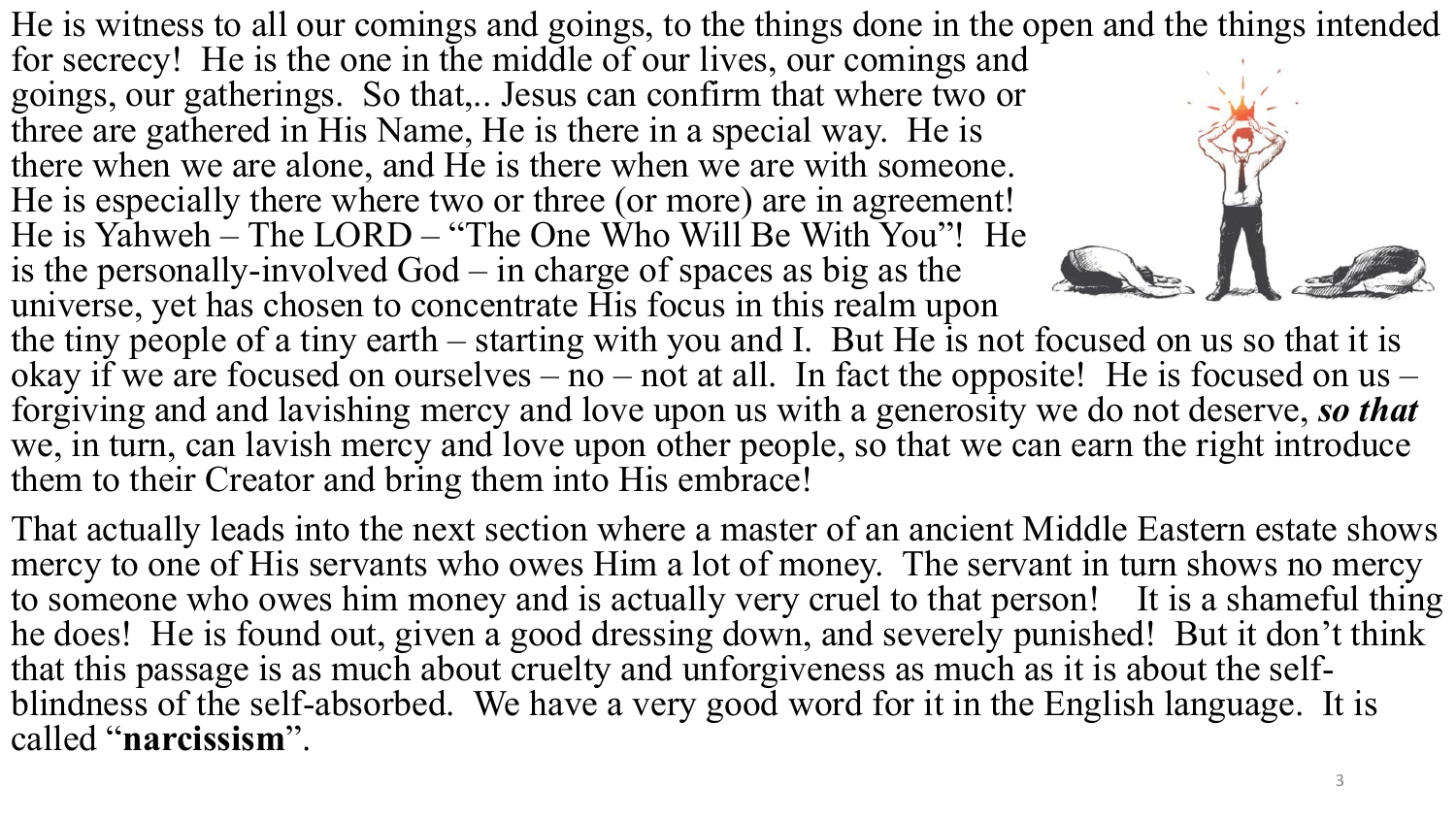Narcissism by definition is a personality disorder whereby a person is very self- absorbed. They care only about their own needs and wants, and

have a deeply held impression that all other people exist solely to serve their needs and wants. They do not seem to have the capacity to value in any real way the needs or wants of others. There is no empathy in them except in a superficial sense to use it to manipulate others. They also do not have the ability to critique themselves for reprehensible behavior. They are never wrong.



They must also be the center of attention. They crave and expect the admiration and even the adoration of others but can become very frustrated and angry if that does not happen. A narcissist cannot be a follower of Jes*u*s Christ because they know no master and can bear no real loyalty to anyone except to themselves.

When a person comes to the Lord Jesus they must deny themselves and take up His cross. It is a self-denying posture that the Christ-follower must assume *for the rest of their lives*! Others become our focus because that is the pattern that our Leader provided for us Himself! Forgiveness and grace, kindness and gentleness, enduring patience. We are encouragers of our brothers and sisters in Christ, and of all people in general. Their success in knowing and following Jesus is our obsession! It is who we are and what we are all about!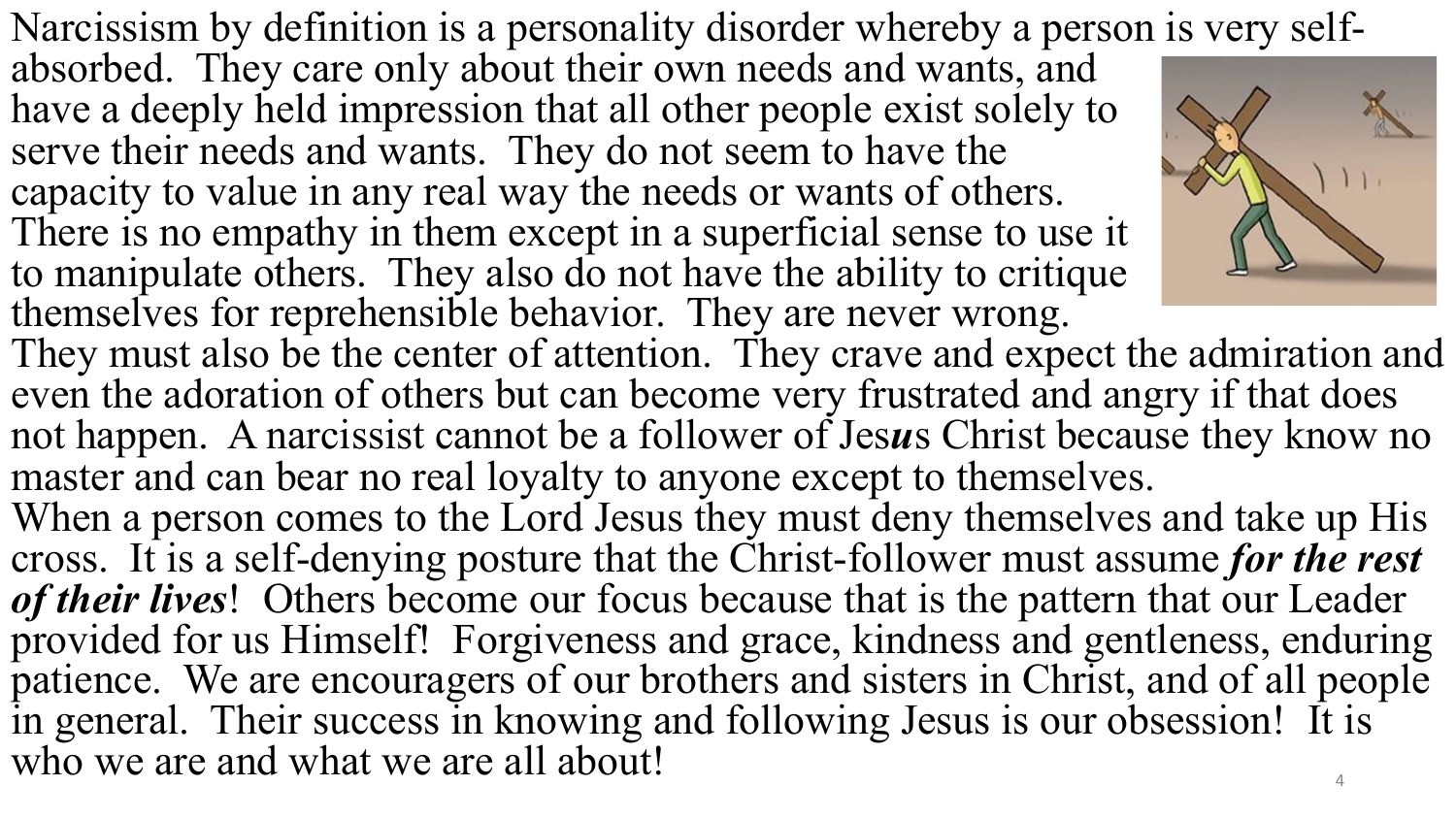**Vs. 21** - Peter begins this section on this very self-absorbed servant with a question about forgiveness. Jesus begins by giving a perfunctory answer. No, seven times is not the limit but seventy seven times. It is a play on words obviously, and another memorable one, where Jesus is trying to tell us not to place any actual number on forgiveness. The religious leaders had reasoned that seven was enough for any one person to be forgiven and after that it was not necessary to forgive that person. But Jesus is thinking of the bigger picture and how many times our Heavenly Father has continued to forgive us?!



Then Jesus begins to elaborate by telling a story. Jesus draws an unflattering picture of a unmerciful man whose bad example stands as a warning to us all! Here is a man who owes his master much, but cannot pay it! It must be an enormous amount because the King this man serves orders that the law be carried out. If a man owed a substantial amount of money, it was written in the contract and understood from the beginning that if he could not pay it back, he and all his household would be sold into slavery and the price they brought at the slave market would satisfy the debt! It was brutal, but then, it was a harsh and brutal world back then! This practice had been so commonplace since ancient times in every land that the law of Moses actually addressed it and wrote a clause into it that provided for seven years of service and then the slave was given his or her freedom and their debts forgiven. There was also a year of jubilee when every  $50<sup>th</sup>$  year a general country-wide amnesty was to be observed. Sadly enough, but not surprising in the least given the nature of human greed, there is no indication that this was ever followed through on by the nation of Israel.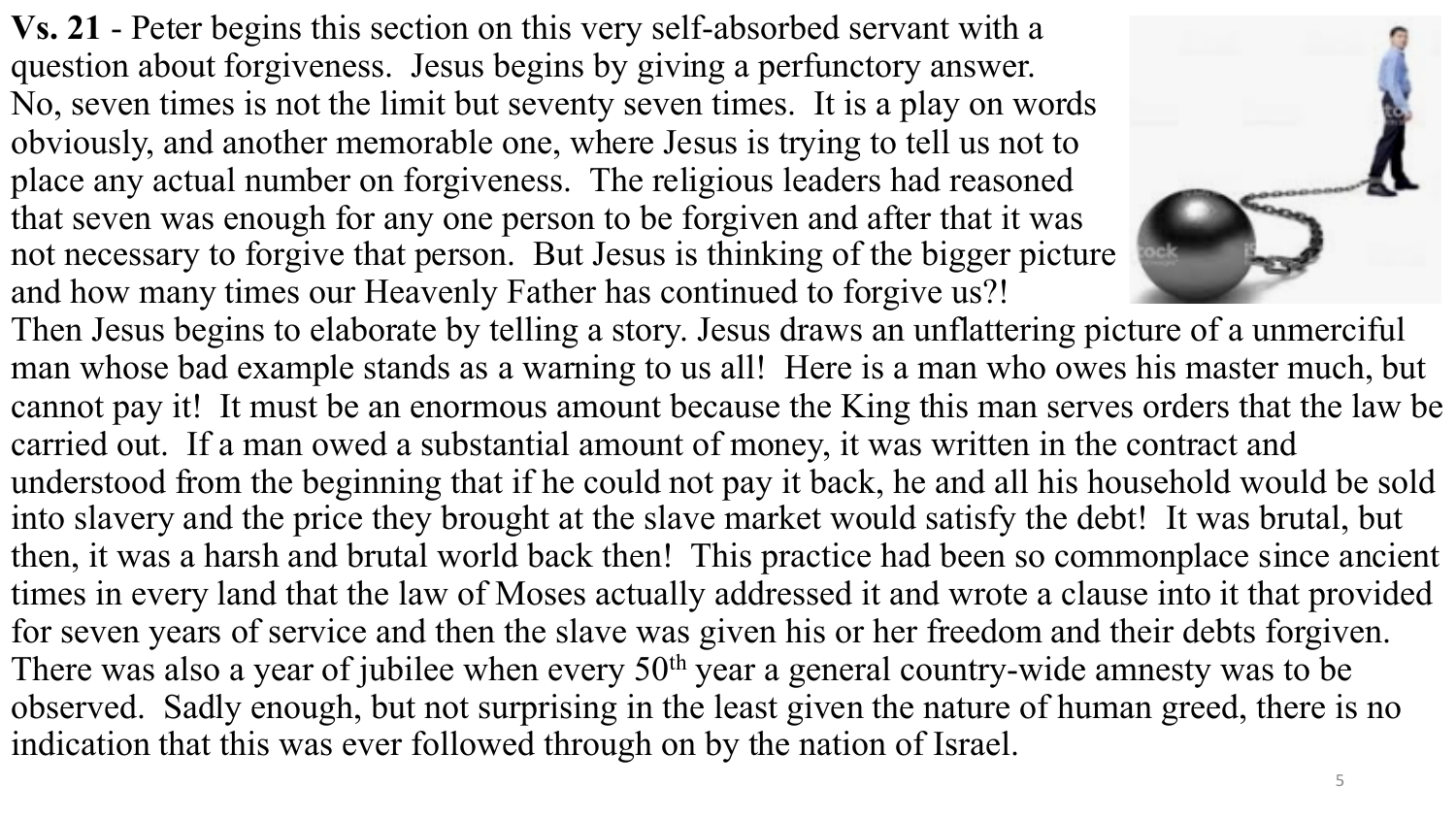So Jesus spins a good yarn about this servant, a royal servant who serves the king. As servant positions go, it was a high and honor-bearing position. None but the very best could serve the king. So there is a matter of ego right from the start. Here is a man who serves the king, but who is in a place of high honor amongst his class or social status He defers to the king and his court, but he is used to being *deferred to* by others outside the King's court. The King may or may not have paid his servants, but he takes care of their basic needs. And he seems to have been a generous or perhaps a shrewd man who has loaned much money to his servants. After all, they had to dress the part or attending the king and the important people that surrounded him. So that required expensive clothes – and clothes were *very* expensive indeed at that time, and he probably had succumbed to the temptation to live a lavish lifestyle! But one day the King, apparently on a whim, or maybe from some immediate need, decides to collect on the debts that his servants owe him. (Really - how many of us could survive if our bank suddenly and without warning called in our note on what they had loaned us? Certainly most of us couldn't do it without selling our home, cars, boat, vacation property, cashing in our pension plans, and liquidating anything else of value that we owned!) Well this particular servant owed the  $\overline{k}$ ing much more than what he could quickly liquidate and pay on the loan – (my bible has a notation that says this was millions of dollars in todays currency)! When he informed the king that he did not have the money the king said that he must call in his collateral - the servant himself and his family! So the servant drops to his knees begging piteously for the King to give him more time to pay the debt! Seeing the man's great fear, sorrow, and humiliation, the King has compassion and summarily declares that he forgives the man his debt!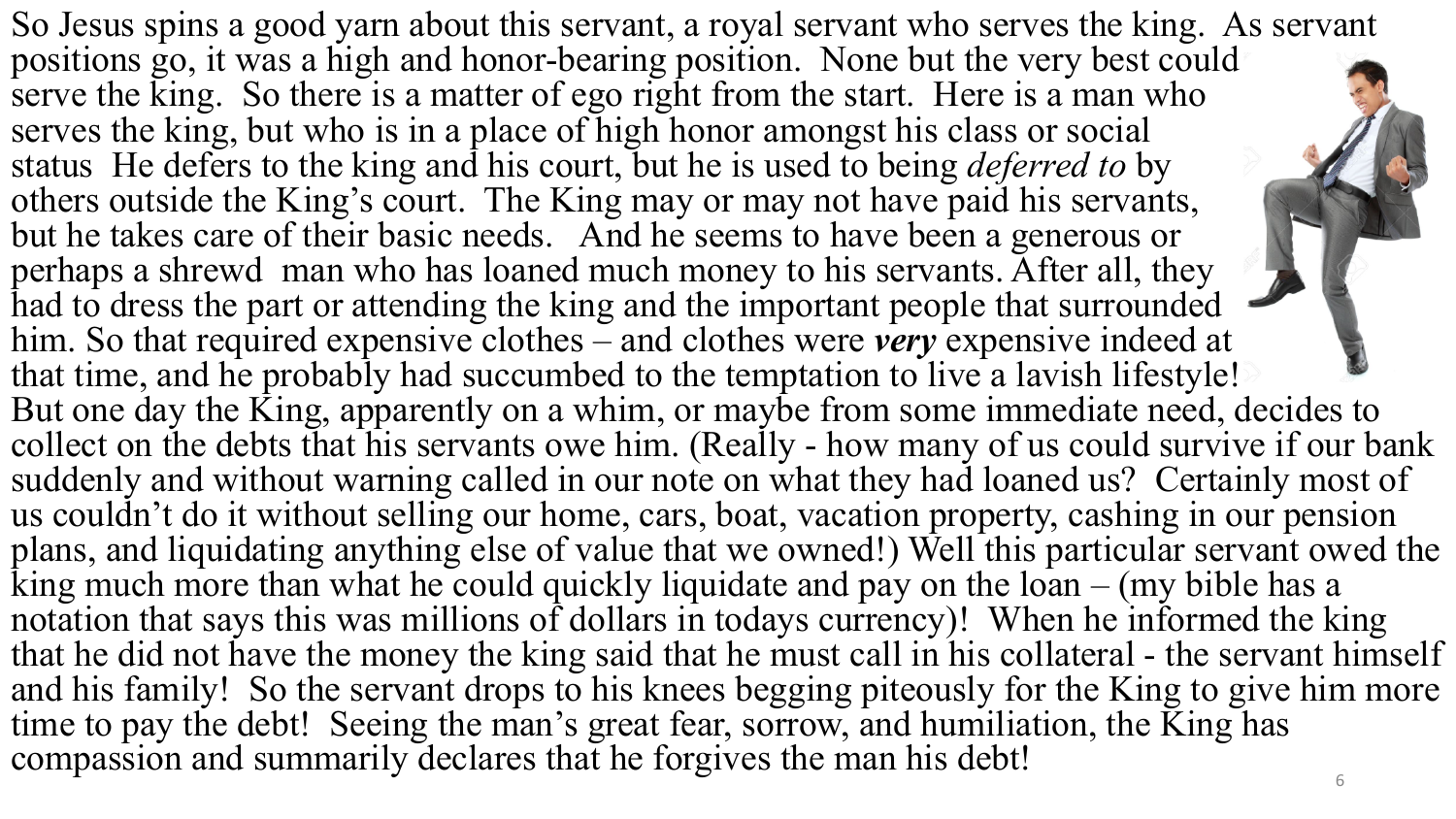

This was a very traumatic experience for the man, yet he is free of his great debt! Rather than celebrate, he seems to be enraged by his close call! Perhaps it offended his dignity. It is hard to say. People do the darndest things, especially those with narcissistic tendencies! His response is to go out and find someone who owes him a hundred denarii, a paltry, even laughable sum in comparison with the amount the king had forgiven him, and demand he pay it all back at once. The man says he cannot pay, and the king's servant goes into a rage and begins to actually

choke him, demanding his money! The man falls to his knees and plead with the king's servant in the exact words the servant has used when pleading with the king! But his pleas fall on deaf ears and the king's servant presses official charges against the man demanding that the man be thrown into prison until he payed the small debt.

The other servants in the kings palace catch wind of this turn of events and are distressed by the injustice of it all. Finally someone goes to the king and informs him of what the man has done. The king is incensed! He calls the servant before him, gives him a hard dressing down – "*How could you not forgive this other man his debt when I forgave you your debt?! How could you do this foul deed?!*" The king goes back on his earlier decision to forgive the servant his debt, and since he can't pay, he has this wretched and cruel servant of his thrown into prison to be tortured until he pays all that he owes! Wow!